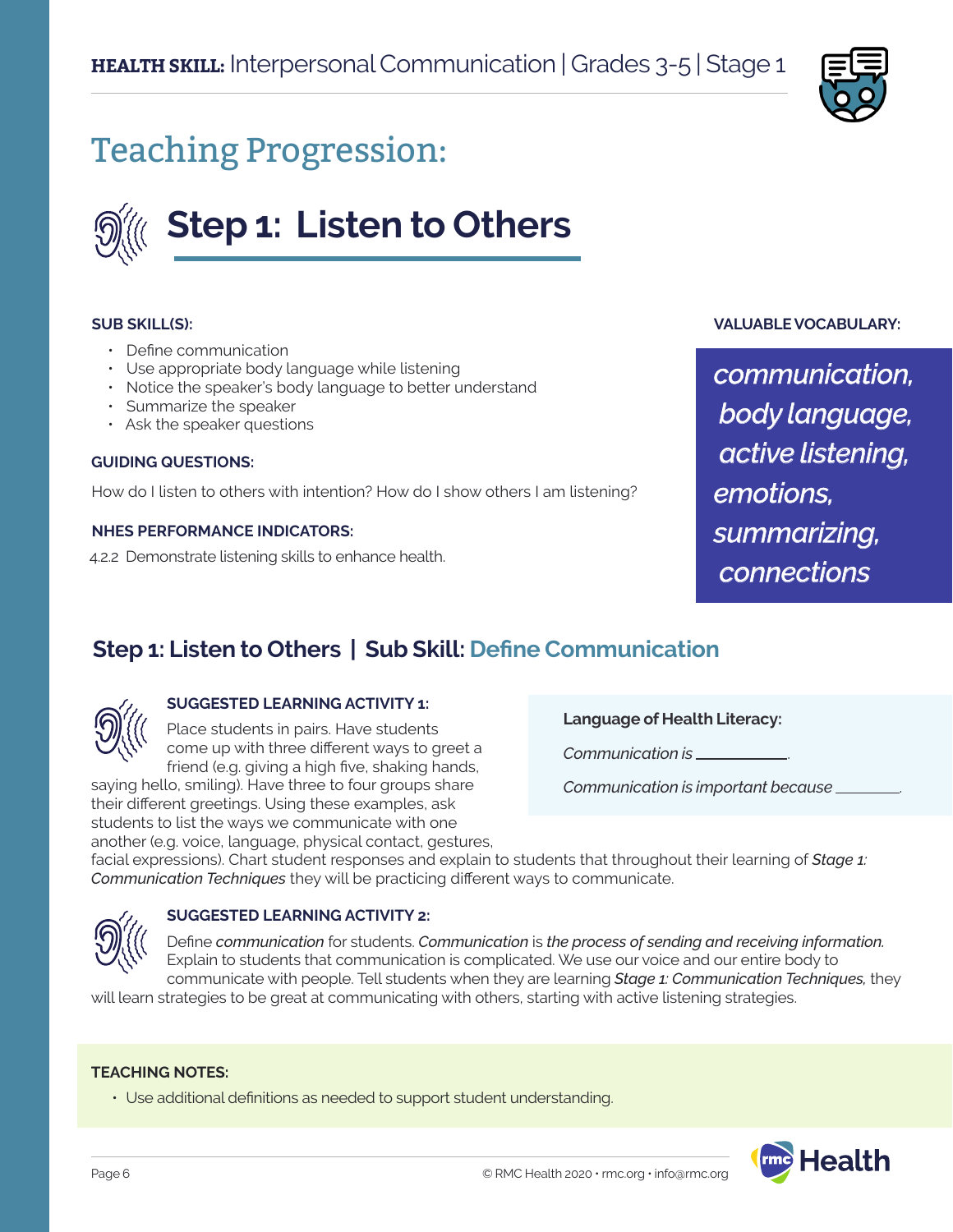

### **Step 1: Listen to Others Sub Skill: Use Appropriate Body Language While Listening**



### **SUGGESTED LEARNING ACTIVITY 1:**

To help students understand the importance of active listening, have students answer some of the following

questions:

- How do you feel when someone is really listening to you?
- How do you want others to feel when you are listening?
- How can you show someone that you are truly listening?
- How do you know when someone isn't listening?
- How do you feel when you can tell someone isn't listening?



#### **SUGGESTED LEARNING ACTIVITY 2:**

Explain to students that using appropriate body language lets the other person know you are listening, and it actually helps you listen better. Show students a video scenario of two people engaged in a conversation. Have students in small groups list all the ways you can tell the people are listening. Then, show students

another video of a person not listening. Have students in small groups create a T-chart of what it means to listen and not listen. Have groups share out answers and write a full class list T-chart.

#### **TEACHING NOTES:**

• Be sure to show a video that highlights body language, including nodding, eye contact, body position, and facial expressions.



### **SUGGESTED LEARNING ACTIVITY 3:**

Model for students appropriate body language when they are actively listening (e.g. looking at the speaker, nodding, engaged facial expressions). After modeling, ask a student to tell a story or show a video that requires listening. As you listen to the story, model the good listening strategies and not so good listening

strategies. When the class can see you are not listening, have them shout out, "Listen!" Pause the story and ask the class to show a listening strategy you could use. Make a list on the board of good and not so good listening strategies.

### **TEACHING NOTES:**

• Use the suggested active listening strategies in the *Resource Bank* below or strategies that are responsive to the students in your classroom.



#### **Language of Health Literacy:**

I need to **the interest of the interpolation** *I* need to **help** me listen.

*Nodding helps* .

*Making eye contact helps* .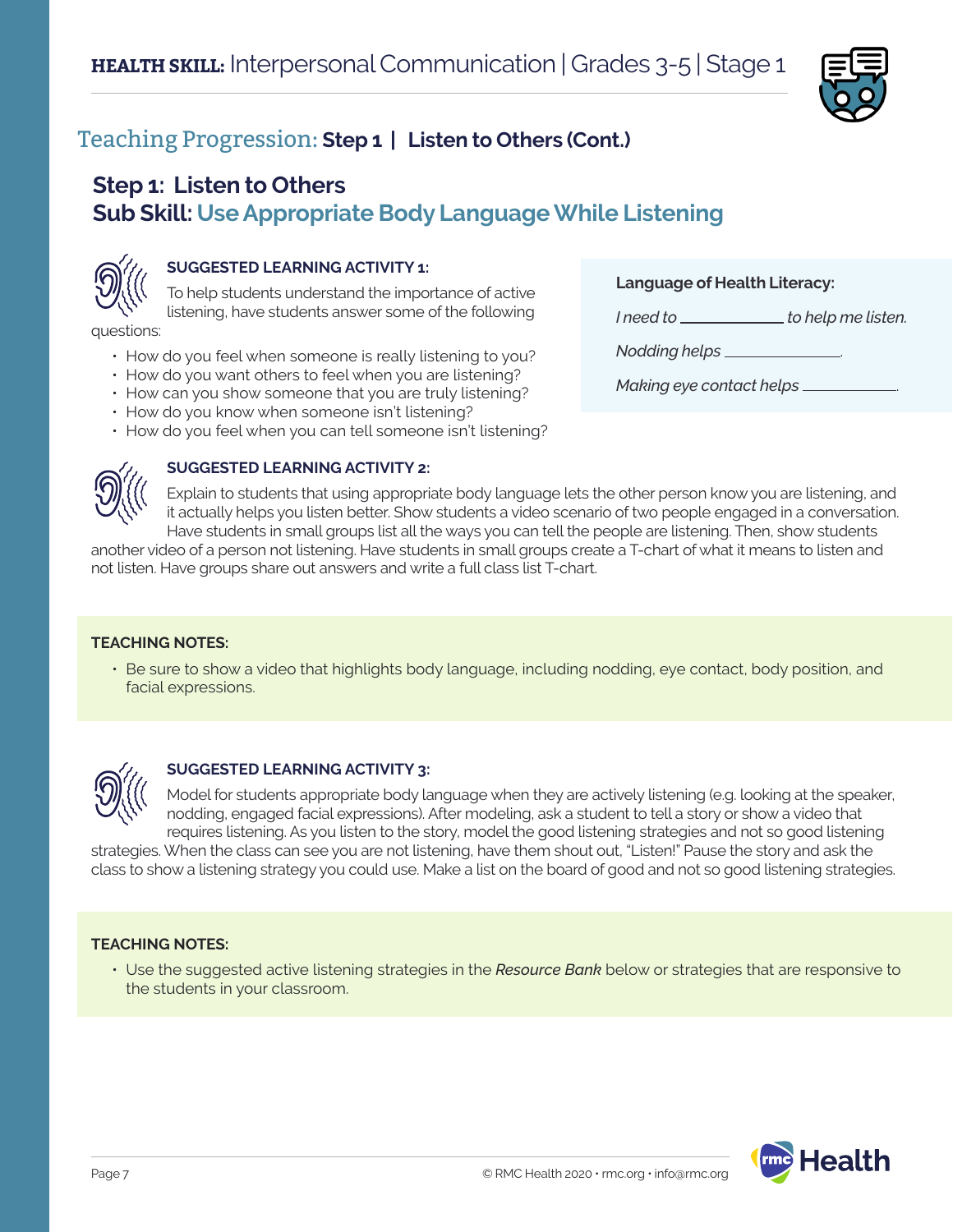



### **SUGGESTED LEARNING ACTIVITY 4:**

Place students with a partner. Tell students that they are going to practice showing their partner they are listening with their body language. Have students face one another. Read questions to start partner conversations. Give each partner the same amount of time to listen and share.

Reflect with students on using body language to show listening by having students answer the following questions:

- How does it feel to listen to someone?
- How does it feel to listen to your partner?
- What are other ways you can be a more active listener?

### **TEACHING NOTES:**

• Ask questions that are easy for students to answer, such as, "What is your favorite holiday and why?"

### **Step 1: Listen to Others Sub Skill: Notice The Speaker's Body Language To Better Understand**



### **SUGGESTED LEARNING ACTIVITY 1:**

Observing another person's body language also helps us to fully understand what a person is trying to communicate. Act out a few emotions

for students to guess. After each emotion, ask students to explain how they knew how you were feeling based on your body language.

#### **Language of Health Literacy:**

 *is feeling* . *I know this because* . *I think you are feeling* . *Is that right? Are you feeling ? You are feeling*<sub>*<i><u><i>m*</sub> *right?*</u></sub>

### **TEACHING NOTES:**

• Remind students to keep in mind that different people show emotions in different ways. The way people express themselves can be based on their personality, culture, experiences, or the setting.

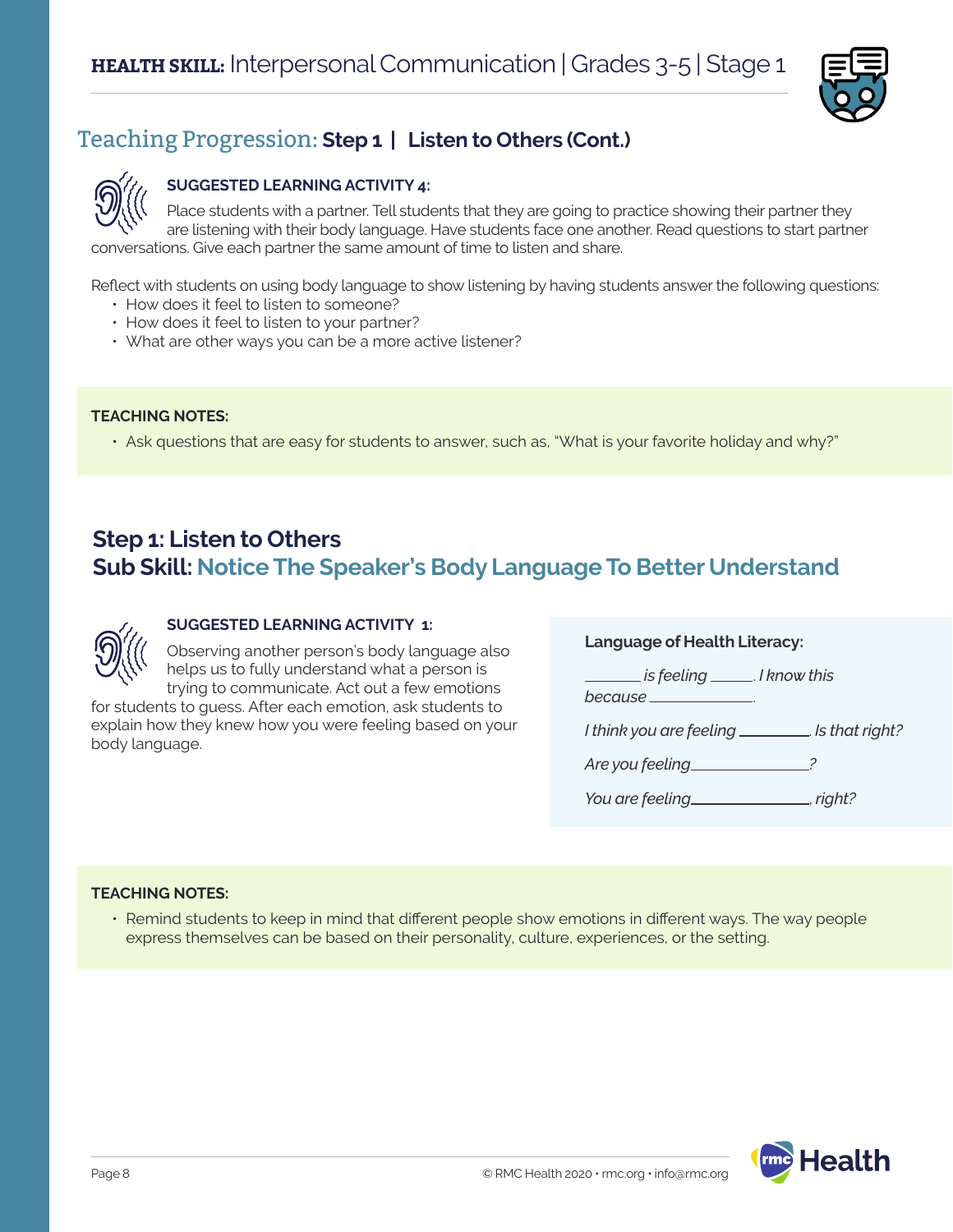

### **SUGGESTED LEARNING ACTIVITY 2:**

Have students stand in a circle. Call out an emotion (e.g. happy, sad, upset, excited, overwhelmed) and ask each student to act out that emotion using body language and facial expressions. Explain that our mind constantly interprets body language to better understand the words or actions of other people.



### **SUGGESTED LEARNING ACTIVITY 3:**

Have students reflect on the importance of paying attention to another person's body language by answering the following questions in writing or in whole-class discussion:

- Why is body language an important part of communication?
- How can body language change the way people interpret what we are saying?



### **SUGGESTED LEARNING ACTIVITY 4:**

Explain to students that since people show their emotions differently, we want to check to see if we are interpreting a person's body language and facial expressions correctly. Ask a student volunteer to act out an emotion. Model using *Language of Health Literacy* to help students check to make sure they are

understanding how a person is feeling.

Put students into small groups to play another round of charades. Give students different emotions to act out. After each student acts out an emotion, someone in the group will practice using the *Language of Health Literacy* to make sure they understand the person's emotion. Have students switch roles several times, making sure every student gets an opportunity to act out an emotion and practice checking for understanding.



### **SUGGESTED LEARNING ACTIVITY 5:**

Following the activity, have students debrief their experience with the following questions:

- Did you and your partner express emotions similarly?
- Why do people express emotions differently?
- How did you know when your partner was feeling a certain way?
- Why was it important to be aware of your partner's emotions?
- When do you use communication in your own life?
- Why do we need to think about how we communicate with others?